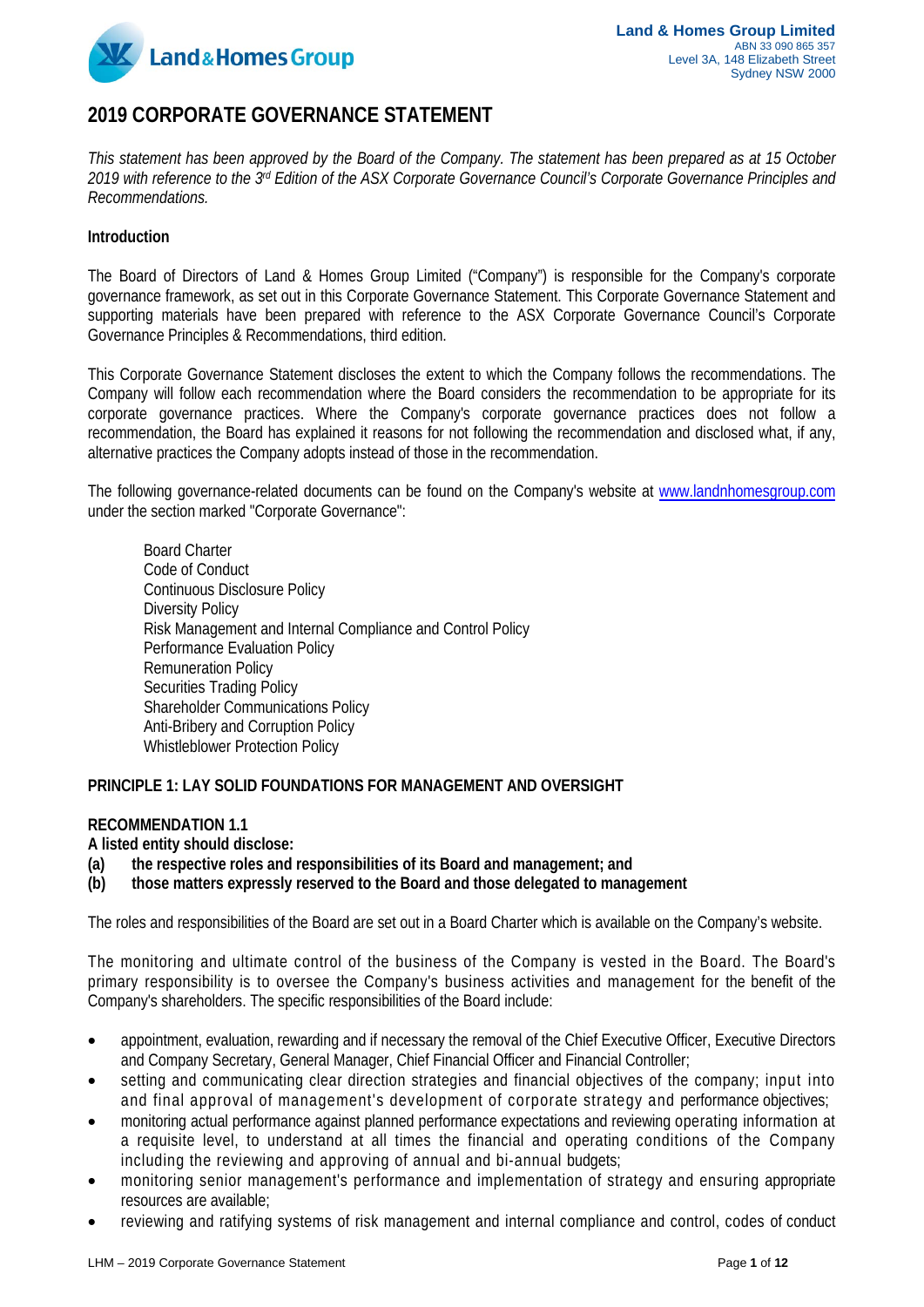and legal compliance;

- approving and monitoring the progress of major capital expenditure, capital management, acquisitions and divestitures;
- monitoring the Group's medium term capital and cash flow requirements;
- satisfying itself that the financial statements of the Company fairly and accurately set out the financial position and financial performance of the Company for the period under review; satisfying itself that there are appropriate reporting systems and controls in place to assure the Board that proper operational, financial, compliance, and internal control processes are in place and functioning appropriately;
- ensuring that appropriate external audit arrangements are in place and operating effectively; overall corporate governance of the Company, including conducting regular reviews of the balance of responsibilities within the Company to ensure division of functions remain appropriate to the needs of the Company;
- monitoring and ensuring compliance with all of the Company's legal obligations, particularly those obligations relating to the environment, native title, cultural heritage and occupational health and safety; and
- reporting to shareholders.

Management is charged with the day to day running and administration of the Company consistent with the objectives and policies as set down by the Board. Within this framework, the CEO/General Manager is directly accountable to the Board for the performance of the management team.

Since April 2019 an Executive Committee set up by the Board has been charged with the responsibility of managing the operations of the Company. The Executive Committee is comprised of Mr. Choon Keng Kho, Mr. Peter Mackinlay, Mr. Grant Archibald and Ms Siew Goh.

# **RECOMMENDATION 1.2**

**A listed entity should:**

- **(a) undertake appropriate checks before appointing a person, or putting forward to security holders a candidate for election, as a Director; and**
- **(b) provide security holders with all material information in its possession relevant to a decision whether or not to elect or re-elect a Director.**

In determining candidates to join the Board the Board will evaluate the mix of skills, experience, expertise and diversity of the existing Board. In particular, the board will seek to identify the particular skills that will best increase the Board's effectiveness. Consideration will also be given to the balance of independent Directors. Any appointment made by the Board will be subject to ratification by shareholders at the next general meeting. Prior to the appointment of a new director the Board will undertake appropriate checks to ensure that the person's character, experience and education are appropriate for the position which may include criminal history and bankruptcy checks.

The Company will include all material information in its possession relevant to a decision whether or not to elect or reelect a Director in the relevant Notice of Meeting. Information relating to each of the Directors is also provided on the Company's website.

#### **RECOMMENDATION 1.3**

#### **A listed entity should have a written agreement with each Director and senior executive setting out the terms of their appointment.**

Each Board member will have a written letter of appointment or executive contract setting out the terms of his or her appointment. New Directors will be familiarised with the Company by undertaking an induction program, which shall be arranged by the Company Secretary. Directors are not appointed for a fixed term but are, excluding any Managing Director, subject to re-election by shareholders at least every three years in accordance with the Constitution of the Company.

A Director appointed to fill a casual vacancy or as an addition to the Board, only holds office until the next general meeting of shareholders and must then retire. After providing for the foregoing, one-third of the remaining Directors (excluding the Managing Director) must retire at each Annual General Meeting of shareholders.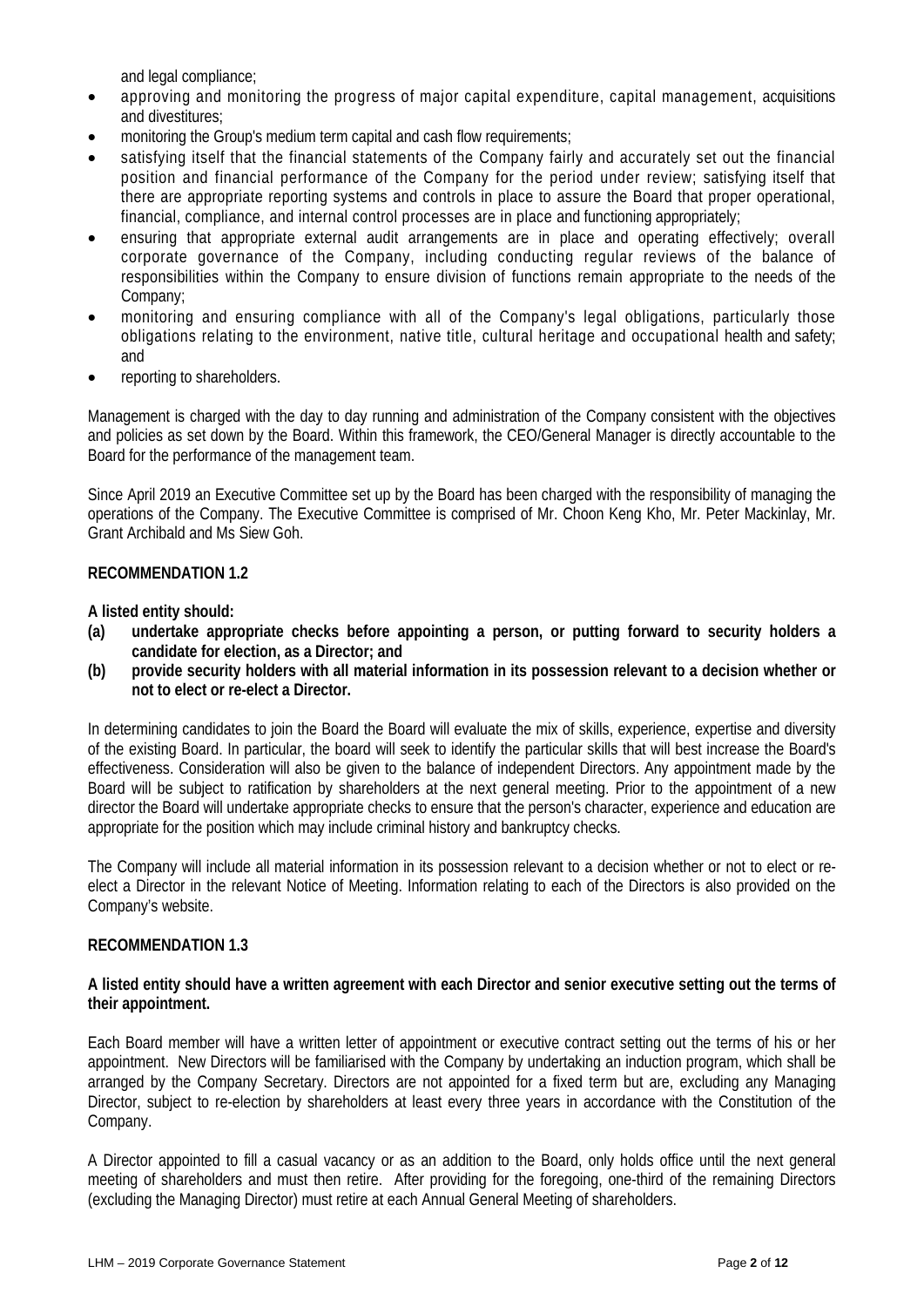The Company also maintains written agreements with each of its senior executives which set out the terms of their appointment.

# **RECOMMENDATION 1.4**

**The Company Secretary of a listed entity should be accountable directly to the board, through the chair, on all matters to do with the proper functioning of the board.**

The Company Secretary has been appointed on the basis that he will be accountable directly to the Board, through the chair, on all matters to do with the proper functioning of the Board. All Directors of the board have access to the Company Secretary who is appointed by the Board. The Company Secretary reports to the Chairman, in particular to matters relating to corporate governance.

#### **RECOMMENDATION 1.5**

**A listed entity should:**

- **(a) have a diversity policy which includes requirements for the board or a relevant committee of the Board to set measurable objectives for achieving gender diversity and to assess annually both the objectives and the entity's progress in achieving them;**
- **(b) disclose that policy or a summary of it; and**
- **(c) disclose as at the end of each reporting period the measurable objectives for achieving gender diversity set by the board or a relevant committee of the Board in accordance with the entity's diversity policy and its progress towards achieving them, and either:**
	- **(1) the respective proportions of men and women on the Board, in senior executive positions and across the whole organisation (including how the entity has defined "senior executive" for these purposes); or**
	- **(2) if the entity is a "relevant employer" under the Workplace Gender Equality Act, the entity's most recent "Gender Equality Indicators", as defined in and published under that Act.**

The Company believes that the promotion of diversity on its Board and within the organisation generally is good practice. The Board acknowledges the benefits of and will seek to achieve diversity during the process of employment at all levels without detracting from the principal criteria for selection and promotion of people to work within the Company based on merit.

The Company has established a Diversity Policy, which provides the Board with objectives for achieving diversity that are appropriate for the Company.

The Company presently has only a small number of full time employees. The Board considers that due to the size of the Company setting measurable diversity objectives is not appropriate with its practice currently being to hire the most appropriate candidate for the position to be filled having regard to the activities to be undertaken in the role. As the Company increases in size the board will consider setting measurable objectives.

The Board is currently comprised of 9 members of whom 2 are women.

#### **RECOMMENDATION 1.6**

**A listed entity should:**

- **(a) have and disclose a process for periodically evaluating the performance of the Board, its committees and individual Directors; and**
- **(b) disclose, in relation to each reporting period, whether a performance evaluation was undertaken in the reporting period in accordance with that process.**

The Chair has the overall responsibility for evaluating the Board, any committees established and, when appropriate, individual directors on an annual basis.

The method and scope of the performance evaluation will be set by the Chair and which may include a Board self-assessment checklist to be completed by each Director. The Chairperson may also use an independent adviser to assist in the review.

The performance of any Executive Directors will be reviewed by the Board. The Board (or Directors nominated by the board) will conduct a formal performance evaluation of any Executive Directors annually to review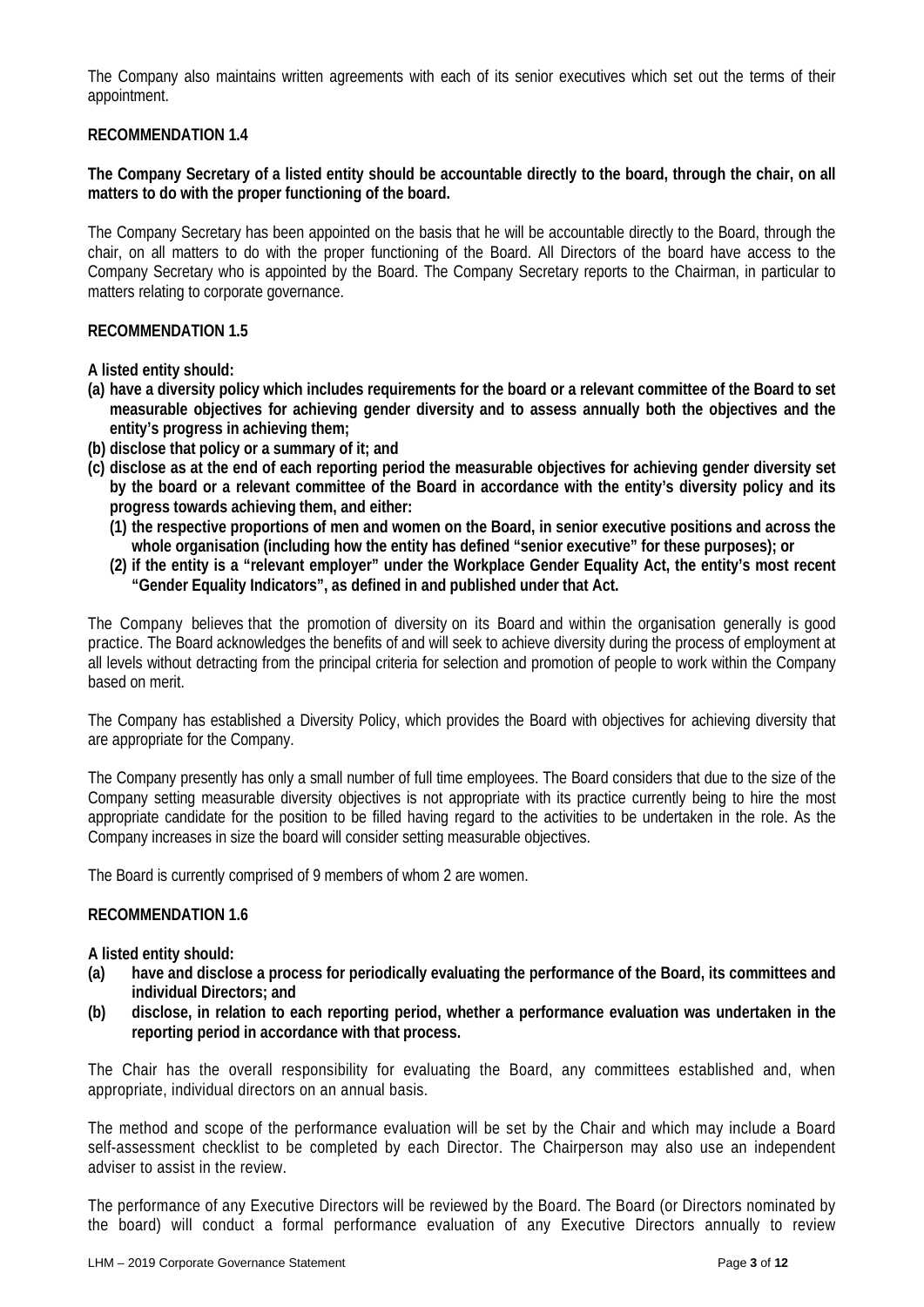performance against KPIs set for the previous year, and to establish KPIs for the forthcoming year. There are currently no Executive Directors

No formal performance evaluation was undertaken during the reporting period.

#### **RECOMMENDATION 1.7**

#### **A listed entity should:**

- **(a) have and disclose a process for periodically evaluating the performance of its senior executives; and**
- **(b) disclose, in relation to each reporting period, whether a performance evaluation was undertaken in the reporting period in accordance with that process.**

Currently, the Board does not have a formal policy for the evaluation of the performance of its senior executives.

Currently the Financial Controller reports directly to an Executive Committee of Directors. The Executive Committee of Directors directly monitor the performance of the Financial Controller against his responsibilities as outlined his contract with the Company and against key performance indicators (KPI's) as may be determined by the Board.

The General Manager/CEO will review the performance of senior executives against the senior executive's responsibilities as outlined in his or her contract with the Company and against key performance indicators (KPI's) set for the senior executive set by the General Manager or the Board. At the date of this report the Company the only senior executive was the Financial Controller. As the Company expands, the Board intends to establish formal, quantitative and qualitative performance evaluation procedures.

No formal performance evaluation of senior executives was undertaken during the reporting period.

# **PRINCIPLE 2: STRUCTURE THE BOARD TO ADD VALUE**

# **RECOMMENDATION 2.1**

**The Board of a listed entity should:**

- **(a) have a nomination committee which:**
	- **(1) has at least three members, a majority of whom are independent Directors, and**
	- **(2) is chaired by an independent director;**

**and disclose**

- **(3) the charter of the committee**
- **(4) the members of the committee; and**
- **(5) as at the end of each reporting period, the number of times the committee met throughout the period and the individual attendances of the members at those meetings; or**
- **(b) if it does not have a nomination committee, disclose that fact and the processes it employs to address Board succession issues and to ensure that the Board has the appropriate balance of skills, knowledge, experience, independence and diversity to enable it to discharge its duties and responsibilities effectively**

The Board does have a Nomination and Remuneration Committee.

The Committee is comprised of four members being Mr. Choon Keng Kho, Mr Chuan Thye Patrick Kho, Ms. Kwee Jee Lee and Mr. Kim Huat Koh of which only Ms. Lee and Mr. Koh are independent Directors. The Committee is chaired by Mr. Choon Keng Kho who is not an independent Director and is also Chairman of the Board.

The Committee has not established a formal charter.

#### **RECOMMENDATION 2.2**

**A listed entity should have and disclose a Board skills matrix setting out the mix of skills and diversity that the Board currently has or is looking to achieve in its membership.**

The Company does not have a formal Board skills matrix which sets out the mix of skills and diversity that the Board currently has or is looking to achieve in its membership.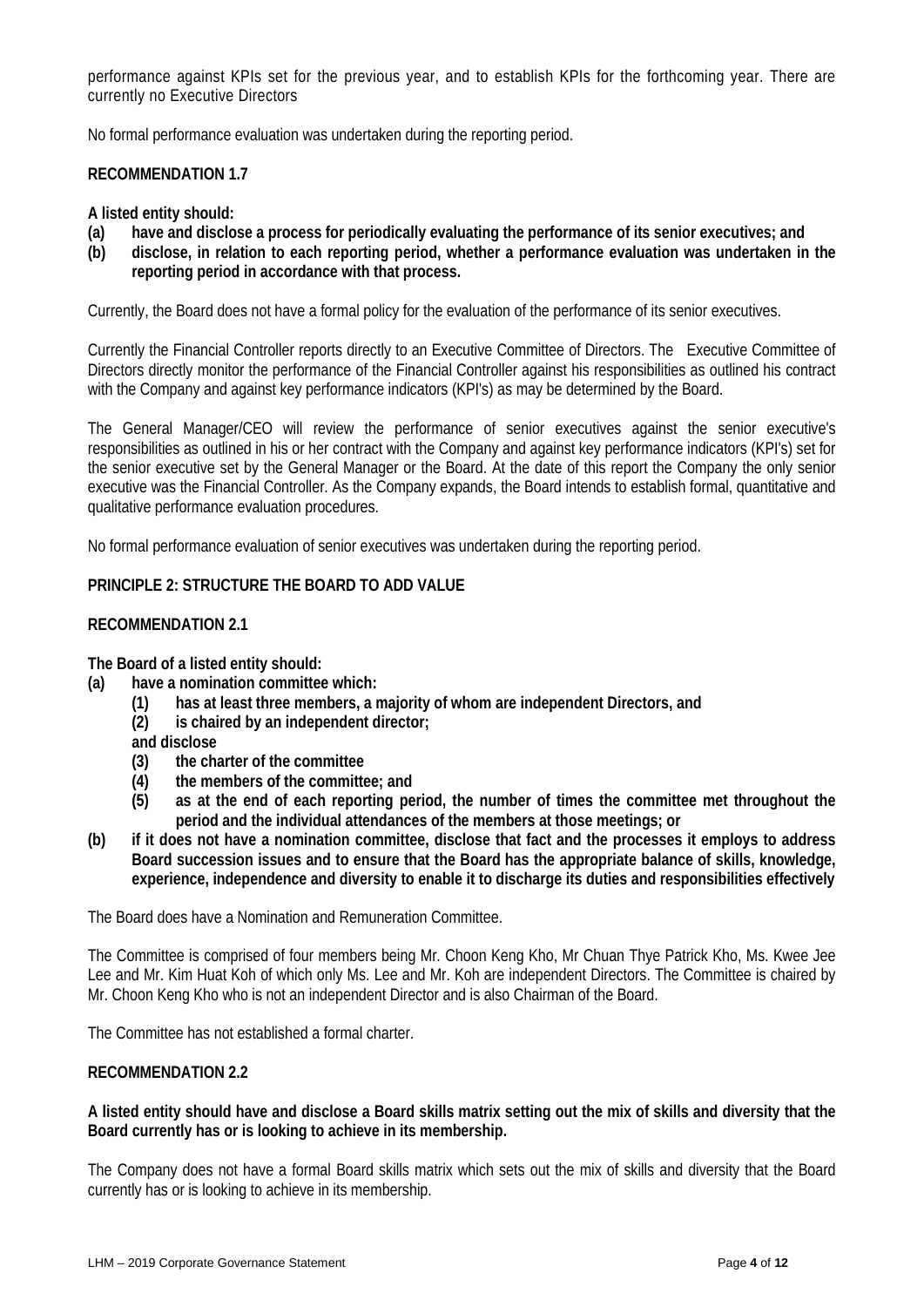The composition of the Board is reviewed from time to time taking into account the length of service on the Board, age, qualification and experience, any requirements of the Company's constitution, and in light of the needs and direction of the Company, together with such other criteria considered desirable for composition of a balanced Board and the overall interests of the Company.

Details of each Directors experience and length of service can be found on the Company's website and are reported in the Company's Financial Report on an annual basis.

The Board is currently comprised of directors with significant experience as directors of public companies; marketing experience; accounting and financial expertise; experience in the management and growth of businesses and extensive experience in the industry in which the Company operates. The Board considers that these skills and experience are appropriate for The Company.

# **RECOMMENDATION 2.3**

**A listed entity should disclose:**

- **(a) the names of the directors considered by the Board to be independent Directors;**
- **(b) if a director has an interest, position, association or relationship of the type described in Box 2.3 but the Board is of the opinion that it does not compromise the independence of the director, the nature of the interest, position, association or relationship in question and an explanation of why the Board is of that opinion; and**
- **(c) the length of service of each Director.**

Peter Mackinlay, Kwee Jee Lee, Kim Huat Koh and Charles Chow Cher Lim are considered Independent Directors.

In addition, the Board has adopted a series of safeguards to ensure that independent judgement is applied when considering the business of the Board:

- (i) Directors are entitled to seek independent professional advice at the Company's expense. Prior written approval of the Chairman is required but this is not unreasonably withheld.
- (ii) Directors having a conflict of interest with an item for discussion by the Board must absent themselves from a Board meeting where such item is being discussed before commencement of discussion on such topic.
- (iii) The Independent Directors confer on a "needs" basis with the Chairman, if warranted and considered necessary by the Independent Directors.

The Board considers Non-Executive Directors to be independent even if they have minor dealings with the Company, provided they are not a substantial shareholder. Transactions with a value in excess of 5% of the Company's annual operating costs are considered material. A Director will not be considered independent if he/she is involved in transactions with the Company that are in excess of this materiality threshold. A Director will not be considered independent if he/she is, or has been, employed in an executive capacity by the Company within the last three years.

Details of each Directors experience and length of service can be found on the Company's website and are reported in the Company's Financial Report on an annual basis.

#### **RECOMMENDATION 2.4**

#### **A majority of the Board of a listed entity should be independent Directors.**

Four of the Directors on the Board are classified as Independent Directors and accordingly they do not make up the majority of the Board. Three of the Directors on the Board are associated with substantial shareholders of the Company and two of the current directors have recently held executive positions with the Company or are associated with substantial holders.

All Directors are very much aware of the need to exercise their duties and responsibilities at in the best interests of the Company and its shareholders independently of management and the substantial shareholders that they may be associated with.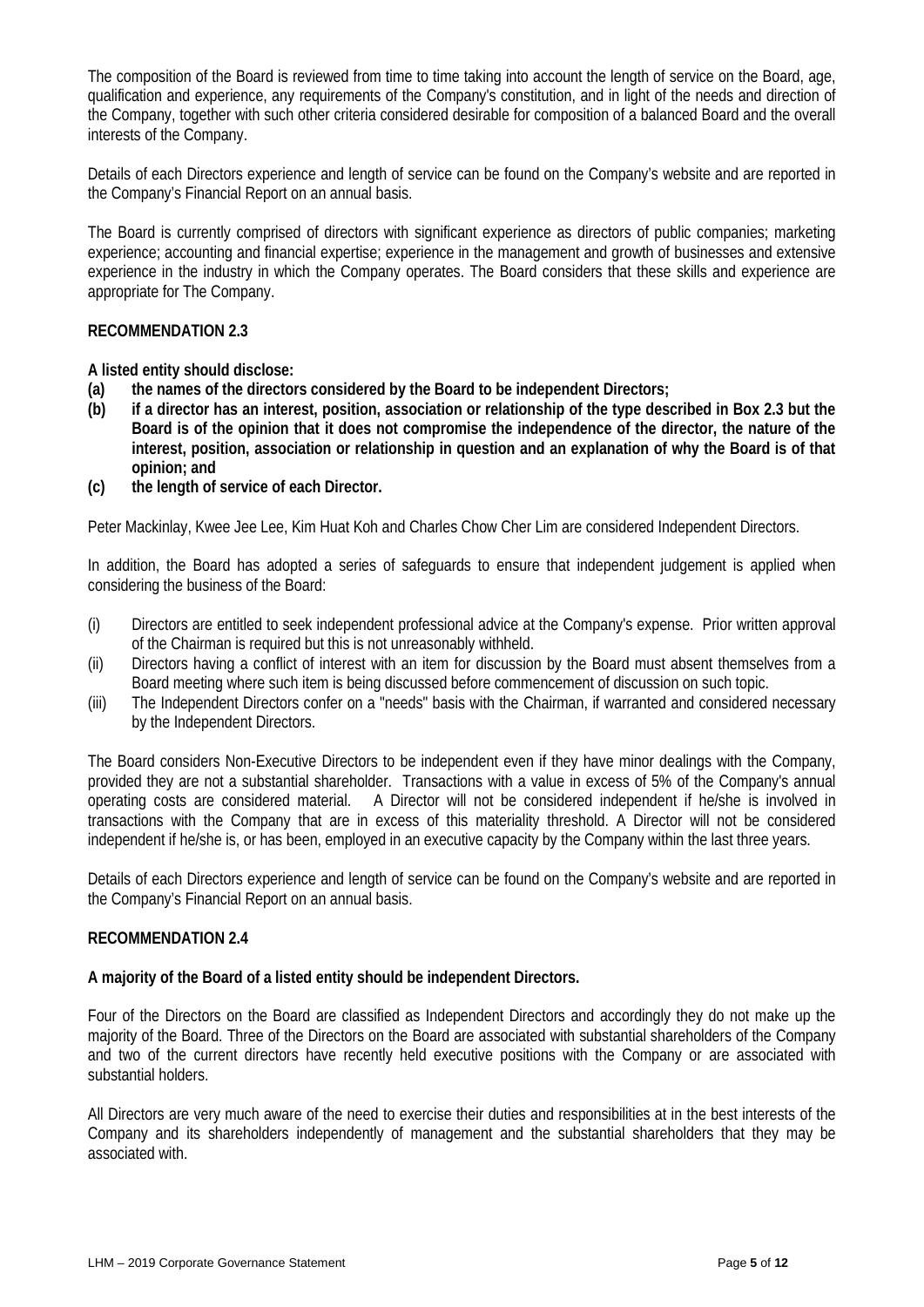#### **RECOMMENDATION 2.5**

# **The chair of the Board of a listed entity should be an independent Director and, in particular, should not be the same person as the CEO of the entity.**

Mr. Choon Keng Kho is the current Chairman of the Company. He is not an independent Director. He is not the same person as the CEO.

The Board accepts that the Company does not fully comply with this recommendation given that Mr. Kho is not considered to be an independent Director. Mr. Kho's experience and focus are important to the future direction and success of the Company.

The Chairman's role includes:

- i. providing effective leadership on formulating the Board's strategy;
- ii. representing the views of the Board to the public;<br>iii. ensuring that that the Board meets at requiar
- ensuring that that the Board meets at regular intervals throughout the year and that minutes of meeting accurately record decisions taken and where appropriate the views of individual Directors;
- iv. guiding the agenda, information flow and conduct of all Board meetings;
- v. reviewing the performance of the Board of Directors; and
- vi. monitoring the performance of the senior management of the Company.

# **RECOMMENDATION 2.6**

**A listed entity should have a program for inducting new Directors and provide appropriate professional development opportunities for Directors to develop and maintain the skills and knowledge needed to perform their role as Directors effectively**

The Company has not established a formal program for inducting new Directors however new Directors will be provided with all relevant Company policies and procedures.

Directors are encouraged to pursue appropriate professional development opportunities to develop and maintain their skills and knowledge in order to perform their role as Directors effectively.

All Board members have access to professional independent advice at the Company's expense, provided they first obtain the Chairman's approval, with such approval not being withheld unreasonably.

#### **PRINCIPLE 3: ACT ETHICALLY AND RESPONSIBLY**

#### **RECOMMENDATION 3.1**

**A listed entity should:**

- **(a) have a code of conduct for its Directors, senior executives and employees; and**
- **(b) disclose that code or a summary of it.**

The Board has approved a Code of Conduct which applies to all Directors, officers and employees and is available on the Company's website.

Key general principles outlined in the Code of Conduct include:

- the primary responsibility is to the Company as a whole;
- the requirement to act honestly, with integrity, in good faith and in the best interests of the Company as a whole;
- a duty to use due care and diligence in fulfilling the functions of their position and exercising the powers;
- a requirement not to take advantage of ones position for personal gain, or the gain of their associates or to cause detriment to the Company;
- an obligation to be independent in their judgments;
- an obligation to maintain the confidentiality of Company information;
- an obligation to comply with the spirit, as well as the letter, of the law and with the principles of the Code.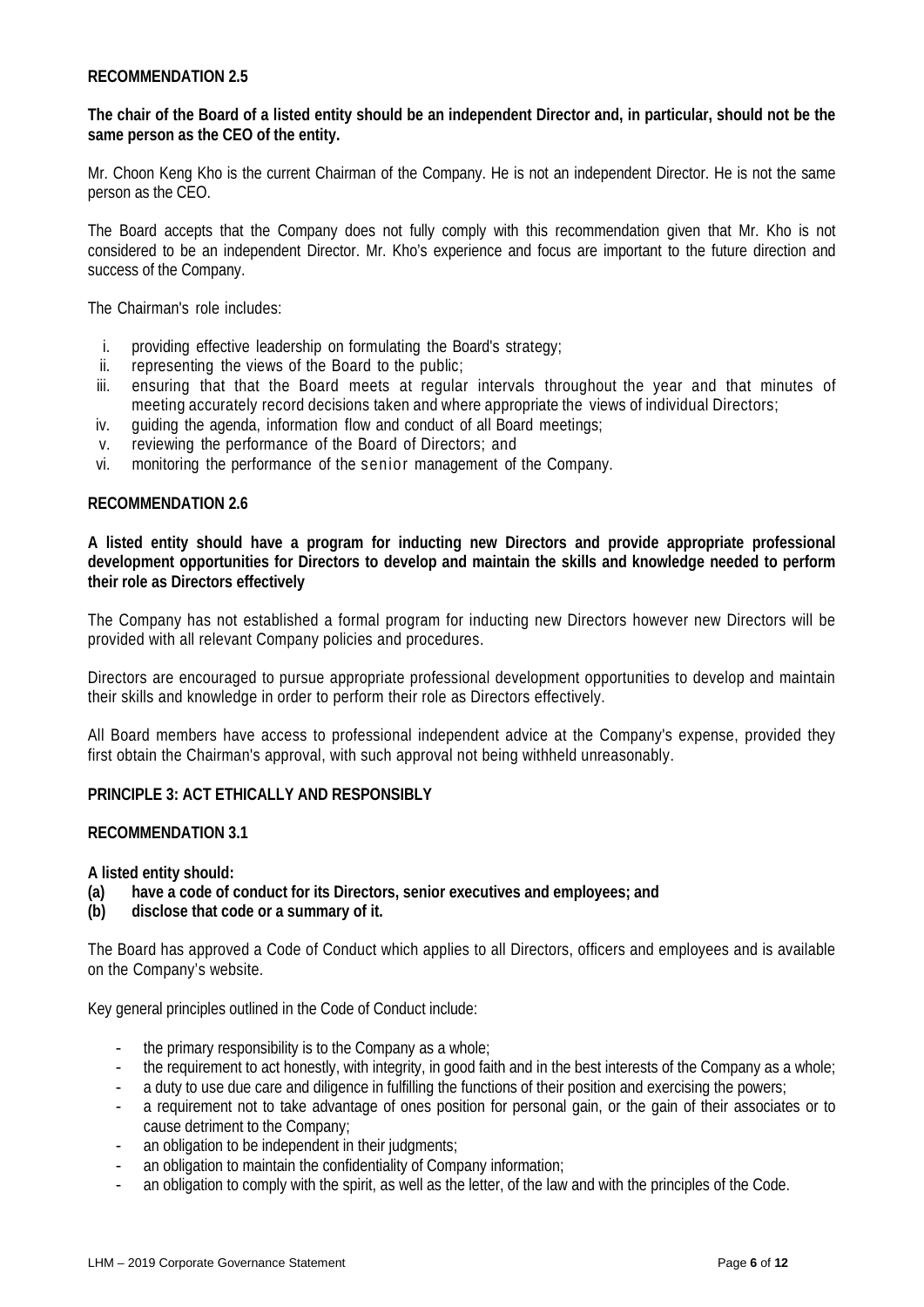# **PRINCIPLE 4: SAFEGUARD INTEGRITY IN CORPORATE REPORTING**

#### **RECOMMENDATION 4.1**

**The Board of a listed entity should:**

- **(a) have an audit committee which:**
	- **(1) has at least three members, all of whom are non-executive Directors and a majority of whom are independent Directors; and**
	- **(2) is chaired by an independent Director, who is not the chair of the Board, and disclose:**
	- **(3) the charter of the committee;**
	- **(4) the relevant qualifications and experience of the members of the committee; and**
	- **(5) in relation to each reporting period, the number of times the committee met throughout the period and the individual attendances of the members at those meetings; or**
- **(b) if it does not have an audit committee, disclose that fact and the processes it employs that independently verify and safeguard the integrity of its corporate reporting, including the processes for the appointment and removal of the external auditor and the rotation of the audit engagement partner.**

The Board has a formal Audit Committee which is comprised of four members all of whom are non-executive Directors. Three of the members are independent directors.

The Chair of the Audit Committee is an independent Director.

The Company has not adopted an Audit Committee Charter.

The Board has determined that role of the audit committee shall extend to:

- (i) monitor and review the integrity of the financial reporting of the Company, reviewing significant financial reporting judgments;
- (ii) review the Company's internal financial control system and risk management systems;
- (iii) monitor, review and oversee the external audit function including, matters concerning appointment and remuneration, independence and non-audit services;
- (iv) monitor and review compliance with the Company's Corporate Governance Statement; and (v) perform such other functions as assigned by law or the Company's Constitution.
- perform such other functions as assigned by law or the Company's Constitution.

The audit committee may seek provision of educational information on accounting policies and other financial topics relevant to the Company to assist in fulfilling its duties. Further, the audit committee may seek explanations and additional information from the Company's external auditors, without management present, when required.

When considered necessary or appropriate, the audit committee may conduct or authorise investigations and may retain independent legal, accounting or other advisors.

Details relating to the relevant qualifications and experience of the members of the committee and the number of times the committee met throughout the reporting period and the individual attendances of the members at those meetings are set out on an Annual Basis in the Directors Report contained in the Company's Year End Financial Report which is released to the market and posted on the Company's website.

#### **RECOMMENDATION 4.2**

**The Board of a listed entity should, before it approves the entity's financial statements for a financial period, receive from its CEO and CFO a declaration that, in their opinion, the financial records of the entity have been properly maintained and that the financial statements comply with the appropriate accounting standards and give a true and fair view of the financial position and performance of the entity and that the opinion has been formed on the basis of a sound system of risk management and internal control which is operating effectively.**

The Company's Financial Controller reported in writing to the Board in respect of the year ended 30 June 2019 confirming that: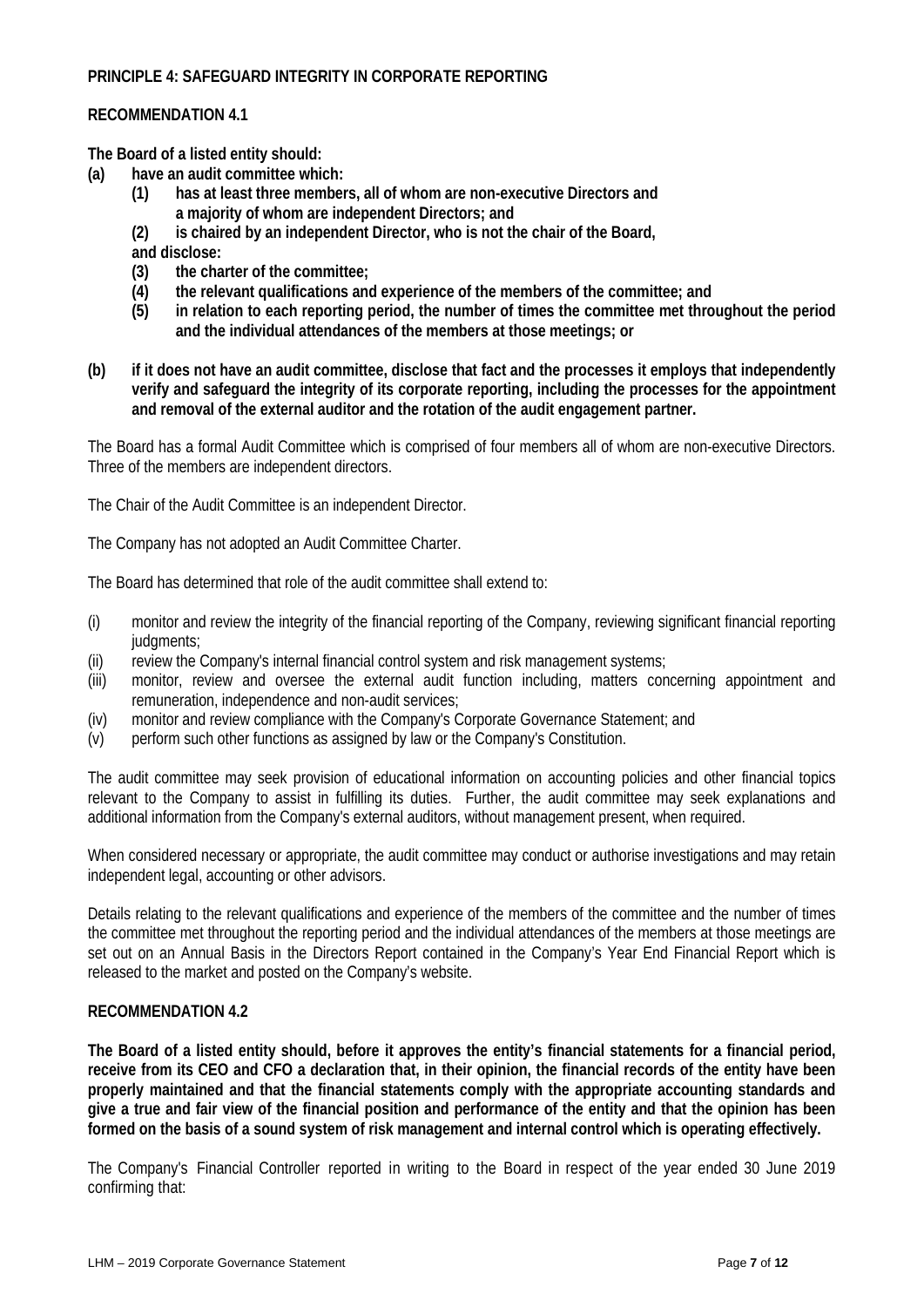- (i) the financial records of the entity have been properly maintained and that the financial statements comply with the appropriate accounting standards;
- (ii) the Company's financial statements are complete and present a true and fair view, in all material respects, of the financial condition and performance of the Company; and
- (iii) the above statement is founded on a sound system of internal control and risk management which implements the policies adopted by the Board and that the Company's risk management and internal controls are operating effectively in all material respects.

The Company did not have a CEO or anyone performing the duties of a CEO at the time that the Financial Statements for the Year Ended 30 June 2019 were finalised.

For the previous half year the General Manager and the Finance Controller at that time provided these declarations to the Board.

# **RECOMMENDATION 4.3**

**A listed entity that has an AGM should ensure that its external auditor attends its AGM and is available to answer questions from security holders relevant to the audit.**

The Company's external auditor attends the AGM and is available to answer questions from shareholders relevant to the conduct of the audit.

# **PRINCIPLE 5: MAKE TIMELY AND BALANCED DISCLOSURE**

# **RECOMMENDATION 5.1**

**A listed entity should:**

- **(a) have a written policy for complying with its continuous disclosure obligations under the Listing Rules; and**
- **(b) disclose that policy or a summary of it.**

The Board has approved a Continuous Disclosure Policy. This policy outlines the disclosure obligations of the Company under the Corporations Act 2001 and the Australian Securities Exchange (ASX) Listing Rules. The policy is designed to ensure that procedures are in place so that ASX is properly informed of matters which may have a material impact on the price at which tits securities are traded.

The Company is committed to:

- ensuring that all market participants have equal opportunity to receive externally available information issued by the Company;
- complying with the general and continuous disclosure principles contained in the Corporations Act and the ASX Listing rules;
- preventing the selective or inadvertent disclosure of material price sensitive information; and
- ensuring shareholders and the market are provided with full and timely information about the Company's activities.

The Company has procedures in place to identify matters that are likely to have a material effect on the price of the Company's securities and to ensure those matters are notified to the Australian Securities Exchange in accordance with its listing rule disclosure requirements.

The distribution of information to the market and media is handled by the Chairman, the Executive Committee or the Company Secretary. The Company Secretary has been nominated as the person responsible for communications with Australian Securities Exchange. This role includes responsibility for compliance with the continuous disclosure requirements of the Australian Securities Exchange Listing Rules and overseeing and coordinating information disclosures to Australian Securities Exchange, analysts, brokers, shareholders the media and the public.

All disclosures to the Australian Securities Exchange will be posted on the Company's website soon after clearance has been received from the Australian Securities Exchange.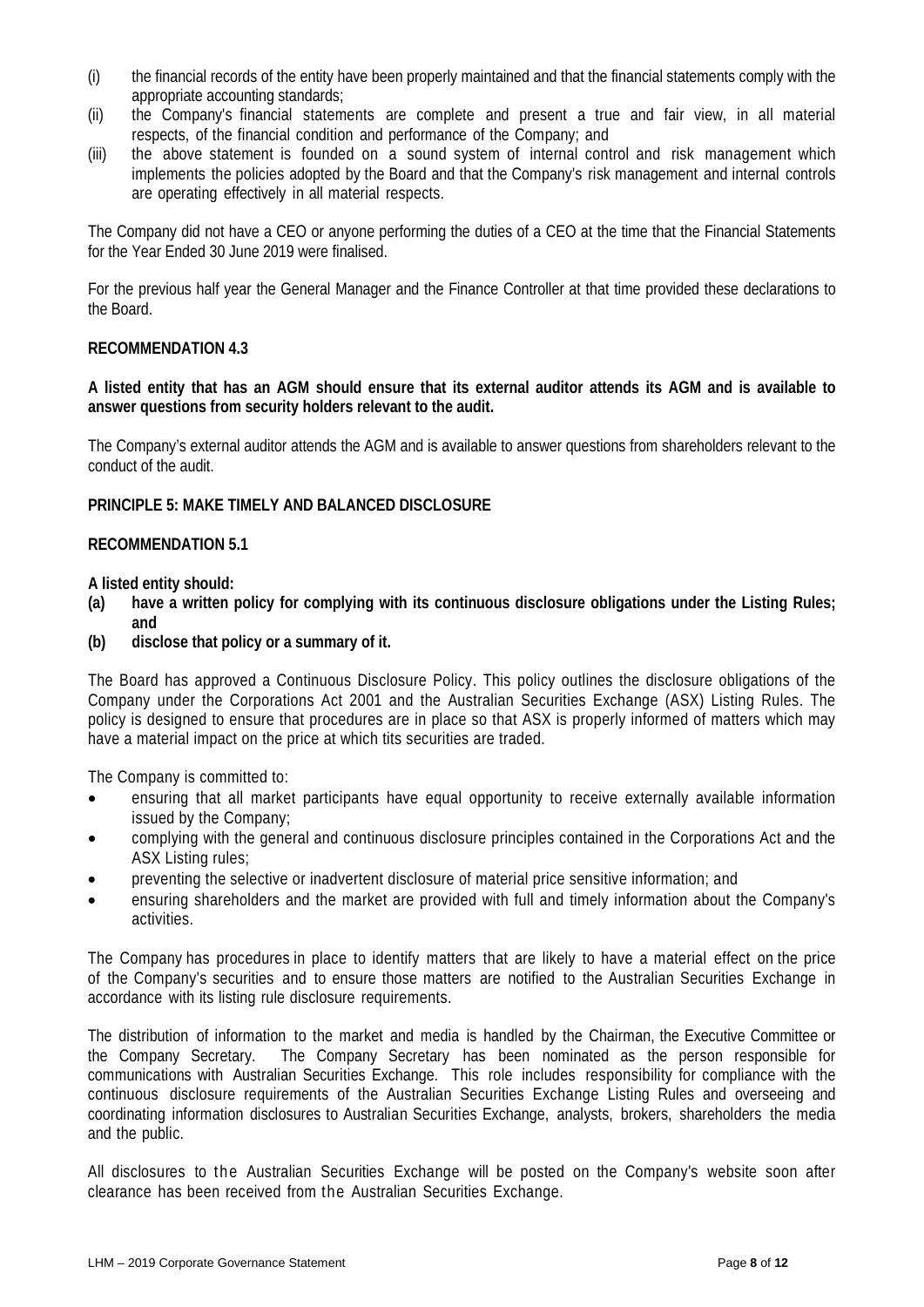The Executive Committee and Company Secretary will monitor information in the marketplace to ensure that a false market does not emerge in the Company's securities.

# **PRINCIPLE 6: RESPECT THE RIGHTS OF SECURITY HOLDERS**

#### **RECOMMENDATION 6.1**

#### **A listed entity should provide information about itself and its governance to investors via its website.**

Information about the Company and its governance are available on the Company's website. The Company's website provides detailed corporate information and has a specific section relating to corporate governance.

#### **RECOMMENDATION 6.2**

#### **A listed entity should design and implement an investor relations program to facilitate effective two-way communication with investors.**

The Company has designed a communications policy for promoting effective communication with shareholders and receive communication from shareholders, including by electronic means, and encouraging shareholder participation at general meetings and at the annual general meeting.

The Company recognises the value of providing current and relevant information to its shareholders. Information is communicated to shareholders through:

- continuous disclosure to the ASX of all material information;
- periodic disclosure through the annual report, half year financial report and quarterly reporting of activities;
- notices of meetings and explanatory material;
- the annual general meeting;
- periodic newsletters or letters from the Chairman or General Manager; and
- the Company's website at [www.landnhomesgroup.com](http://www.landnhomesgroup.com/)

The Company is committed to the promotion of investor confidence by ensuring that trading in the Company's securities takes place in an efficient, competitive and informed market.

Investors and other stakeholders are invited to subscribe to an email alert facility on the Company's website so that they can receive material announcements which have been released by the Company to the market via email in a timely manner.

# **RECOMMENDATION 6.3**

# **A listed entity should disclose the policies and processes it has in place to facilitate and encourage participation at meetings of security holders.**

The Company does not have formal policies or processes in place to facilitate or encourage participation at shareholder meetings. The Company will despatch a Notice of Meeting and Explanatory Statement to shareholders in accordance with statutory requirements. In addition details of any shareholder meeting will be posted on the Company's website.

At any meeting of shareholders, shareholders will be encouraged to ask questions of the Board of Directors in relation to the matters to be considered at such meeting and where appropriate relating to the operation of the Company.

# **RECOMMENDATION 6.4**

**A listed entity should give security holders the option to receive communications from, and send communications to, the entity and its security registry electronically.**

The Company provides shareholders with the option to receive communications from, and send communications to, the entity and its security registry electronically.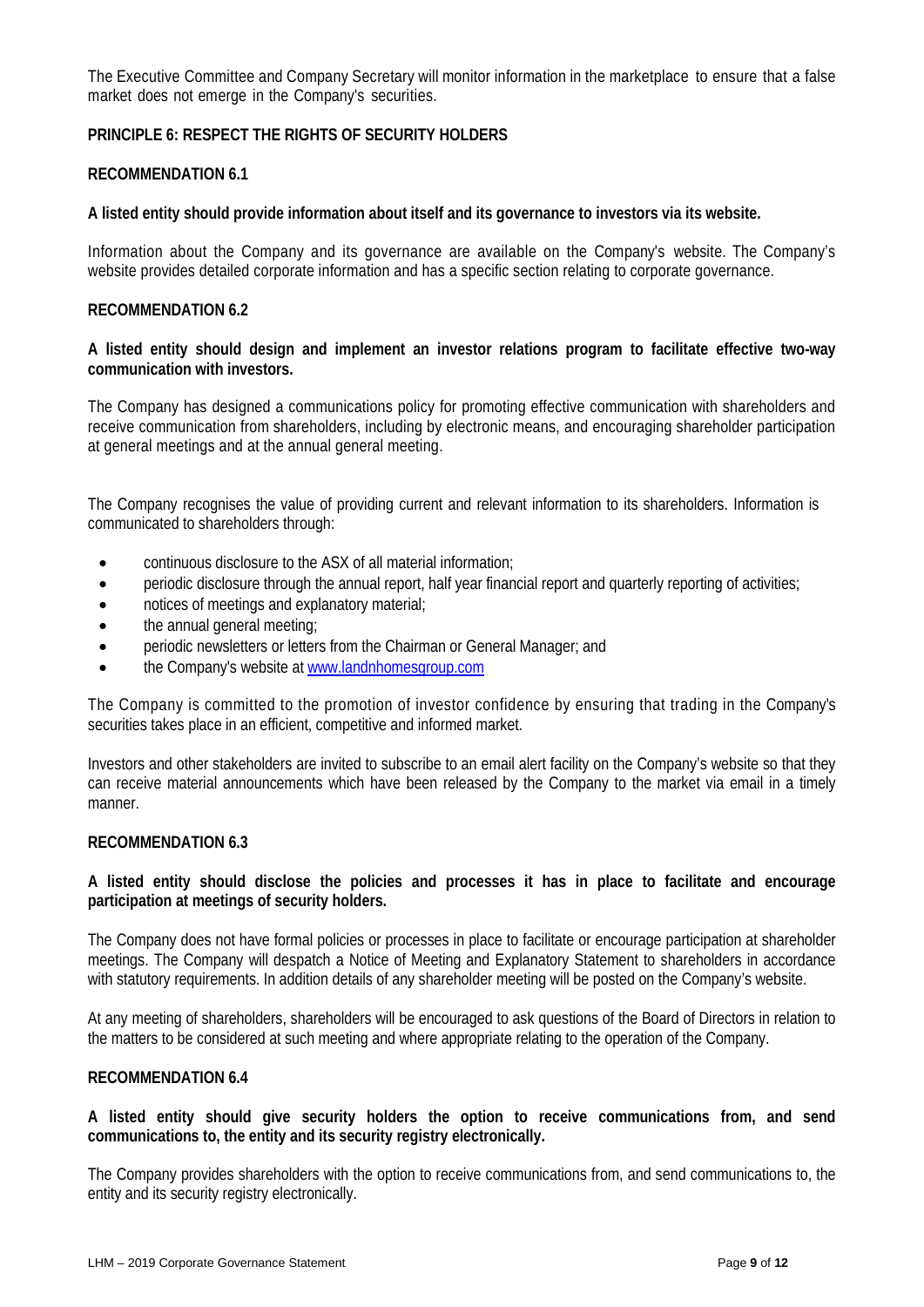# **PRINCIPLE 7: RECOGNISE AND MANAGE RISK**

#### **RECOMMENDATION 7.1**

**The Board of a listed entity should:**

- **(a) have a committee or committees to oversee risk, each of which:**
	- **(1) has at least three members, a majority of whom are independent Directors; and**
	- **(2) is chaired by an independent director,**

**and disclose:**

- **(3) the charter of the committee;**
- **(4) the members of the committee; and**
- **(5) as at the end of each reporting period, the number of times the committee met throughout the period and the individual attendances of the members at those meetings; or**
- **(b) if it does not have a risk committee or committees that satisfy (a) above, disclose that fact and the processes it employs for overseeing the entity's risk management framework.**

In light of the nature of the Company's operations, formal and informal policies for the oversight and management of the various business risks associated with the Company's activities are conducted at Board level and accordingly the Company has not established a formal committee to oversee risk.

The Board has adopted a Risk Management, Internal Compliance and Control Policy, which sets out the Company's risk management and control framework. Under the policy, the Board is responsible for the oversight of the Company's risk management and control framework and satisfying itself that management has developed and implemented a sound system of risk management and internal control.

Under the policy, the Board currently delegates day-to-day management of risk to the General Manager and more recently to the Executive Committee, who is responsible for identifying, assessing, monitoring and managing risks.

In fulfilling the duties of risk management, the General Manager/Executive Committee may obtain independent expert advice on any matter they believe appropriate, with the prior approval of the Board.

The Board receives a periodic report from management as to the effectiveness of the Company's management of identified risks, including identified weaknesses or incidents.

#### **RECOMMENDATION 7.2**

**The Board or a committee of the Board should:**

- **(a) review the entity's risk management framework at least annually to satisfy itself that it continues to be sound; and**
- **(b) disclose, in relation to each reporting period, whether such a review has taken place.**

The Board is provided with regular reporting on the management of operations and the financial condition of the Company aimed at ensuring that risks are identified, assessed and appropriately managed as and when they arise or are identified.

The Board has not undertaken a formal review of the Company's risk management framework.

#### **RECOMMENDATION 7.3**

**A listed entity should disclose:**

- **(a) if it has an internal audit function, how the function is structured and what role it performs; or**
- **(b) if it does not have an internal audit function, that fact and the processes it employs for evaluating and continually improving the effectiveness of its risk management and internal control processes.**

In light of the nature and extent of the Company's operations and activities, the Company has not established an internal audit function.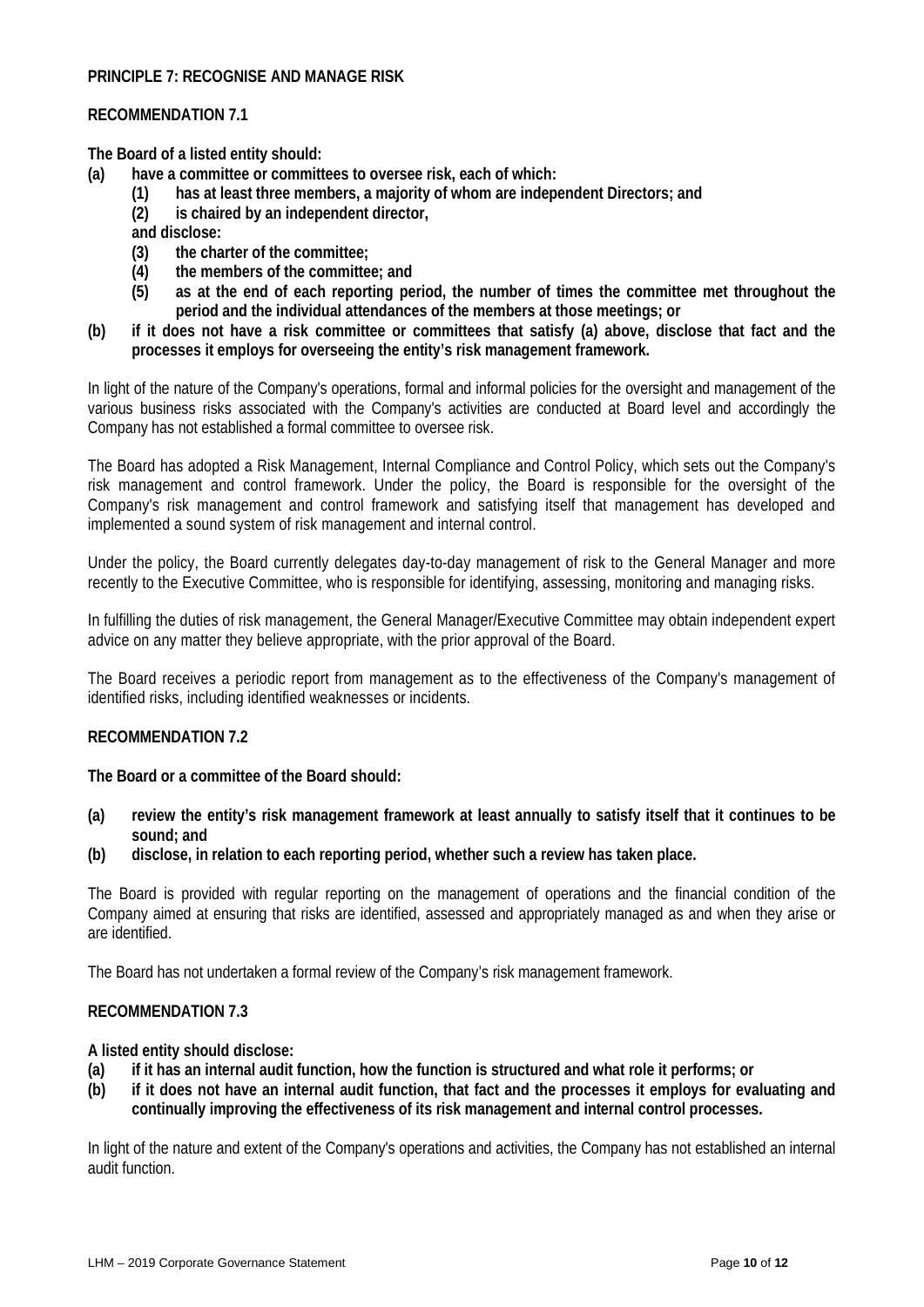The Board continuously reviews the activities of the Group to identify key business and operational risks and, where possible, will implement policies and procedures to address such risks and where approval to establish appropriate internal control processes.

The Board is provided with regular reporting on the management of operations and the financial condition of the Company aimed at ensuring that risks are identified, assessed and appropriately managed as and when they arise.

#### **RECOMMENDATION 7.4**

# **A listed entity should disclose whether it has any material exposure to economic, environmental and social sustainability risks and, if it does, how it manages or intends to manage those risks.**

At this stage the Company does not have any material exposure to sustainability risks relating to economic, environmental and social matters.

All development plans are designed with attention to environmental and social concerns to ensure that projects achieve an appropriate balance between economic, environmental and social considerations.

#### **PRINCIPLE 8: REMUNERATE FAIRLY AND RESPONSIBLY**

# **RECOMMENDATION 8.1**

**The Board of a listed entity should:**

- **(a) have a remuneration committee which:**
	- **(1) has at least three members, a majority of whom are independent Directors; and**
	- **(2) is chaired by an independent director,**
	- **and disclose:**
	- **(3) the charter of the committee;**
	- **(4) the members of the committee; and**
	- **(5) as at the end of each reporting period, the number of times the committee met throughout the period and the individual attendances of the members at those meetings; or**
- **(b) if it does not have a remuneration committee, disclose that fact and the processes it employs for setting the level and composition of remuneration for Directors and senior executives and ensuring that such remuneration is appropriate and not excessive.**

The Board has established a Nomination and Remuneration Committee.

The Committee is comprised of four members being Mr. Choon Keng Kho, Mr Chuan Thye Patrick Kho, Ms. Kwee Jee Lee and Mr. Kim Huat Koh of which only Ms. Lee and Mr. Koh are independent Directors. The Committee is chaired by Mr. Choon Keng Kho who is not an independent Director and is also Chairman of the Board.

The Committee has not yet established a formal charter.

Details relating to the relevant qualifications and experience of the members of the committee and the number of times the committee met throughout the reporting period and the individual attendances of the members at those meetings are set out on an Annual Basis in the Directors Report contained in the Company's Year End Financial Report which is released to the market and posted on the Company's website.

The Board has determined that the functions of the Nomination and Remuneration Committee extend to reviewing:

- (i) remuneration packages of executive Directors, non-executive Directors and senior executives; and
- (ii) employee incentive and equity based plans including the appropriateness of performance hurdles and total payments proposed.

#### **RECOMMENDATION 8.2**

**A listed entity should separately disclose its policies and practices regarding the remuneration of non-executive Directors and the remuneration of executive Directors and other senior executives.**